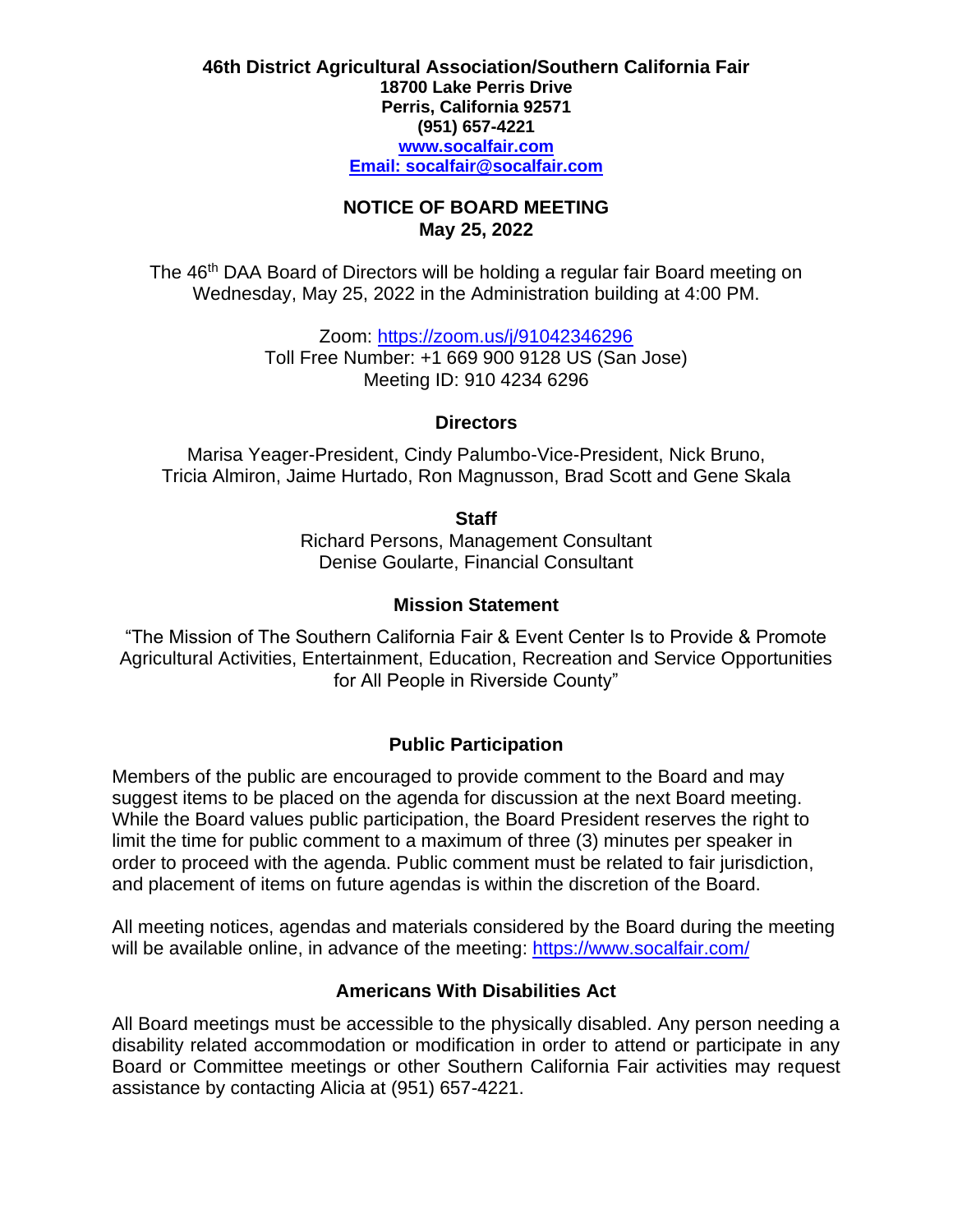46th District Agricultural Association Southern California Fair May 25, 2022 • 4:00 PM

### **BOARD MEETING AGENDA**

## Administration Building Board Room **May 25, 2022**

Zoom: <https://zoom.us/j/91042346296> Toll Free Number: +1 669 900 9128 US (San Jose) Meeting ID: 910 4234 6296

All matters noticed on this agenda may be considered for action. Items listed on the agenda may be considered in any order at the discretion of the Board President. Any item not so noticed will not be considered or discussed. Per CDC and State of California requirements, masks will be required to attend this meeting.

## **1) CALL TO ORDER**

## **2) PLEDGE OF ALLEGIANCE**

**3) ROLL CALL OF DIRECTORS:** Directors Present, Directors Excused A motion and second is requested to excuse the absence of any Directors under this agenda item.

## **4) INTRODUCTION OF GUESTS & STAFF**

## **5) PUBLIC COMMENT ON ITEMS NOT ON THE AGENDA**

In accordance with state law, the Board will not comment or otherwise consider Public Comment matters until and unless such items have been properly noticed on a future meeting agenda.

**6) CLOSED SESSION** The Board is authorized to enter closed session to discuss personnel matters (Gov. Code § 11126(a)(1)), and pending litigation with the Attorney General's Office (Gov. Code § 11126(e)(1)).

a) 46th District Agricultural Association v. APEX, LLC.

**7) RECONVENE OPEN SESSION** Report of any action taken during Closed Session

## **8) CONSENT AGENDA** *(Discussion/Action by Board)*

All matters listed are considered by the Board to be routine and will be approved in one motion unless Directors request a specific item be considered separately.

a) Review and Approval of April 27, 2022, Board Meeting Minutes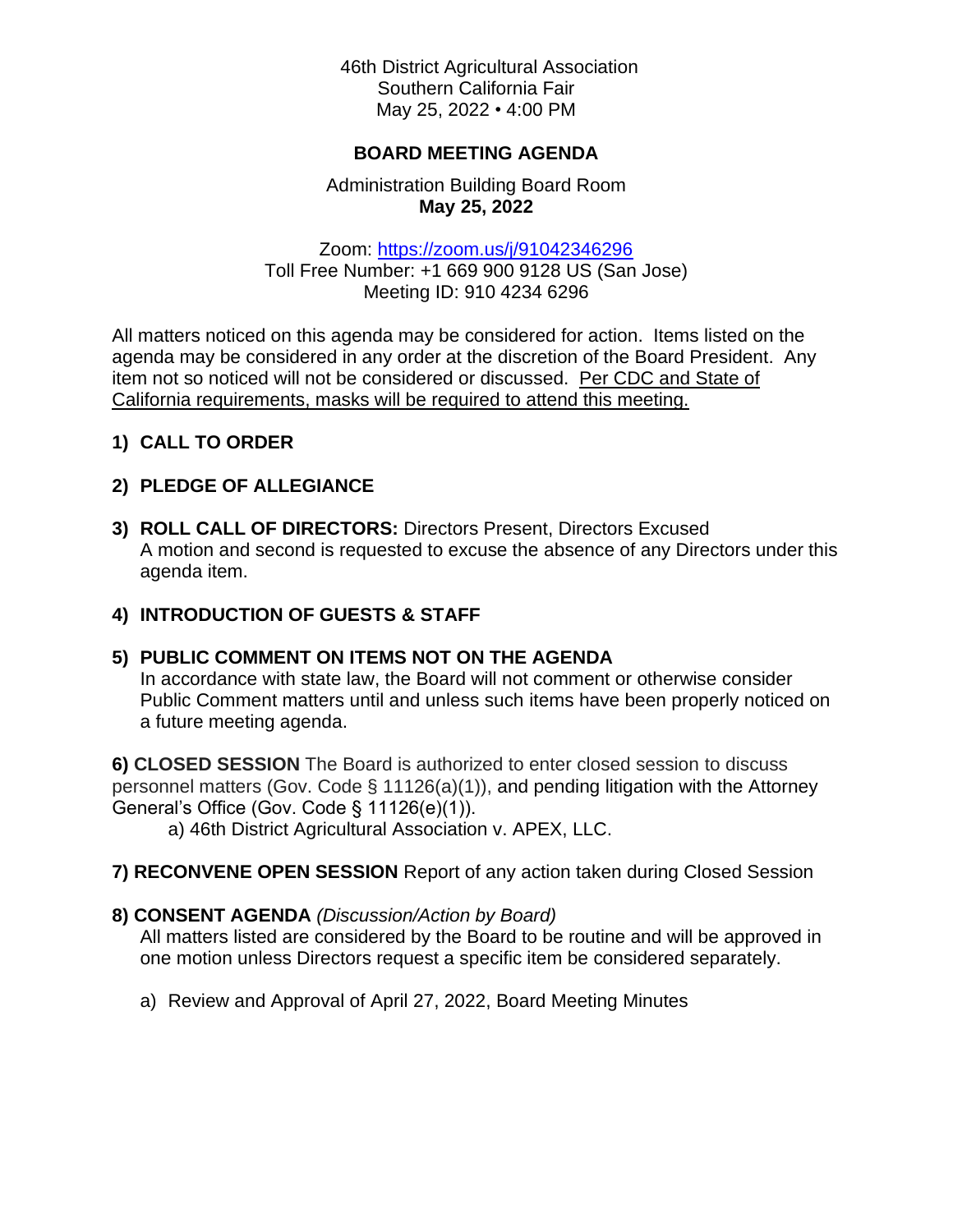46th District Agricultural Association Southern California Fair May 25, 2022 • 4:00 PM

### **9) NEW BUSINESS** (Action required)

- a) Review and Approval of April 2022 Financials
	- 1) Balance Sheet
	- 2) Profit and Loss Statement
	- 3) AP Payments/AR Aged Invoices/General Ledger
- b) Approval of 2022 allocation request to F&E

#### **10) REPORTS AND INFORMATION** (Informational)

- a) Correspondence
	- 1) TBD
- b) Management Consultant Report
	- 1) Day to Day Operations Update
	- 2) Summary of second quarter items from Strategic Plan report DWR, Annual Event, Human Resources and Facilities.
- c) Committee Reports
	- 1) Finance Committee
	- 2) DWR Ad-Hoc Committee
	- 3) Fairgrounds and Contracts Committee
	- 4) Junior Livestock Committee
	- 5) Marketing Committee
	- 6) Policy Committee
- d) Barn Bash Report
- e) Friends of So Cal Fair Report
- f) California Construction Authority Update
	- 1) Derby Room Status Update
	- 2) DWR Project Oversight
	- 3) Draft Facilities Assessment Report
	- 4) Draft Annual Bleacher Review Report
- **11) MATTERS OF INFORMATION:** (Informational No deliberation/action)
	- a) Directors' Comments

#### **12) IMPORTANT 2022 DATES: (**Review and Approve**)**

Board Meetings are held on the fourth Wednesday of the month at 4:00 pm unless otherwise specified.

June 22, 2022 July 27, 2022 August 24, 2022